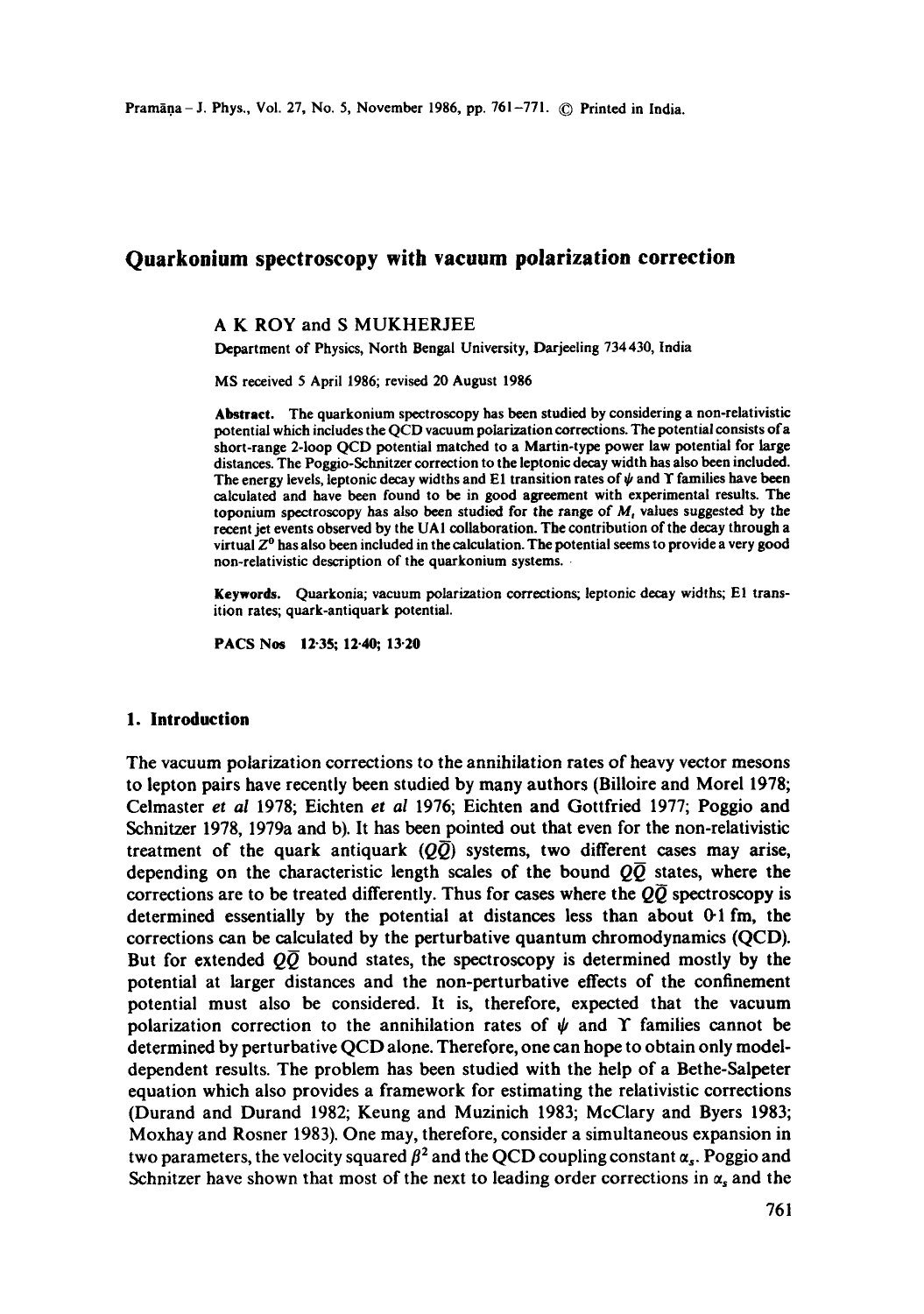## 762 *A K Roy and S Mukherjee*

quark velocity to the leptonic decay (in a static linear confinement potential) can be accounted for by replacing  $\phi$  (0) by  $\phi(1/M_o)$ . They have also pointed out that for extended  $Q\overline{Q}$  systems where the confinement potential dominates, one should not consider a running coupling constant in the one-gluon exchange term. Rather, one should include the vacuum polarization corrections in the confinement potential so that there is no double counting of the QCD screening. This prescription, though simple, is incomplete in the sense that it is not clear which approach should be appropriate for the known quarkonia. A simple uniform prescription for all cases, even if phenomenological, will be useful for practical applications, particularly because the known heavy quarkonia fall in neither of the two extreme categories. The purpose of the present paper is to suggest a simple prescription which may be applicable to all heavy quarkonia. The results obtained are consistent with the observed quarkonium spectroscopy and may be used to predict results for the toponium states.

We first write down the non-relativistic  $Q\overline{Q}$  potential in the form

$$
V_{o\overline{o}}(r) = f(r)V_{oCD}(r) + \left[1 - f(r)\right]V_M(r),\tag{1}
$$

where  $f(r)$  is the Woods-Saxon function

$$
f(r) = \frac{1}{1 + \exp\left[\frac{(r-a)}{s}\right]},\tag{2}
$$

and  $V_{\text{OCD}}(r)$  is the  $Q\overline{Q}$  potential calculated by including the 2-loop gluon and light quark vacuum polarization correction terms (equation (5)). The potential  $V_M(r)$  is the potential as determined for the range 0-1 fm  $\leq r < 1$  fm by the  $\psi$  and Y spectroscopy. Since there is no compulsion to prefer any particular form for this confinement potential, we have chosen the Martin (1980, 1981) form

$$
V_M(r) = A + B r^{0.1},
$$
 (3)

with the condition that

 $\sim 10^{-1}$ 

$$
V_{\rm QCD}(a) = V_M(a). \tag{4}
$$

We may study the  $\overline{QQ}$  bound states by solving the Schrödinger equation with the potential (1), with the additional provision for including the suggestions of Poggio and Schnitzer for calculating the leptonic widths, i.e., we replace

$$
|\phi(0)|^2 \quad \text{by} \quad |\phi(1/M_Q)|^2
$$

in the Van Royen-Weisskopf (1967a and b) formula. This may be looked upon as a phenomenological prescription with some qualitative justification. For a very heavy quarkonium, e.g. toponium,

$$
\phi(1/M_{\varrho}) \approx \phi(0),
$$

and one deals with the potential given essentially by the one-gluon exchange term with a running coupling constant. The confining part of the potential is not important for the system. For cases where  $V_M(r)$  dominates the  $Q\overline{Q}$  spectroscopy, the first term on the right side of (1) has very little effect and the Poggio-Schnitzer prescription is valid. When distances  $r \sim a$  become relevant, the choice (4) minimizes the double counting of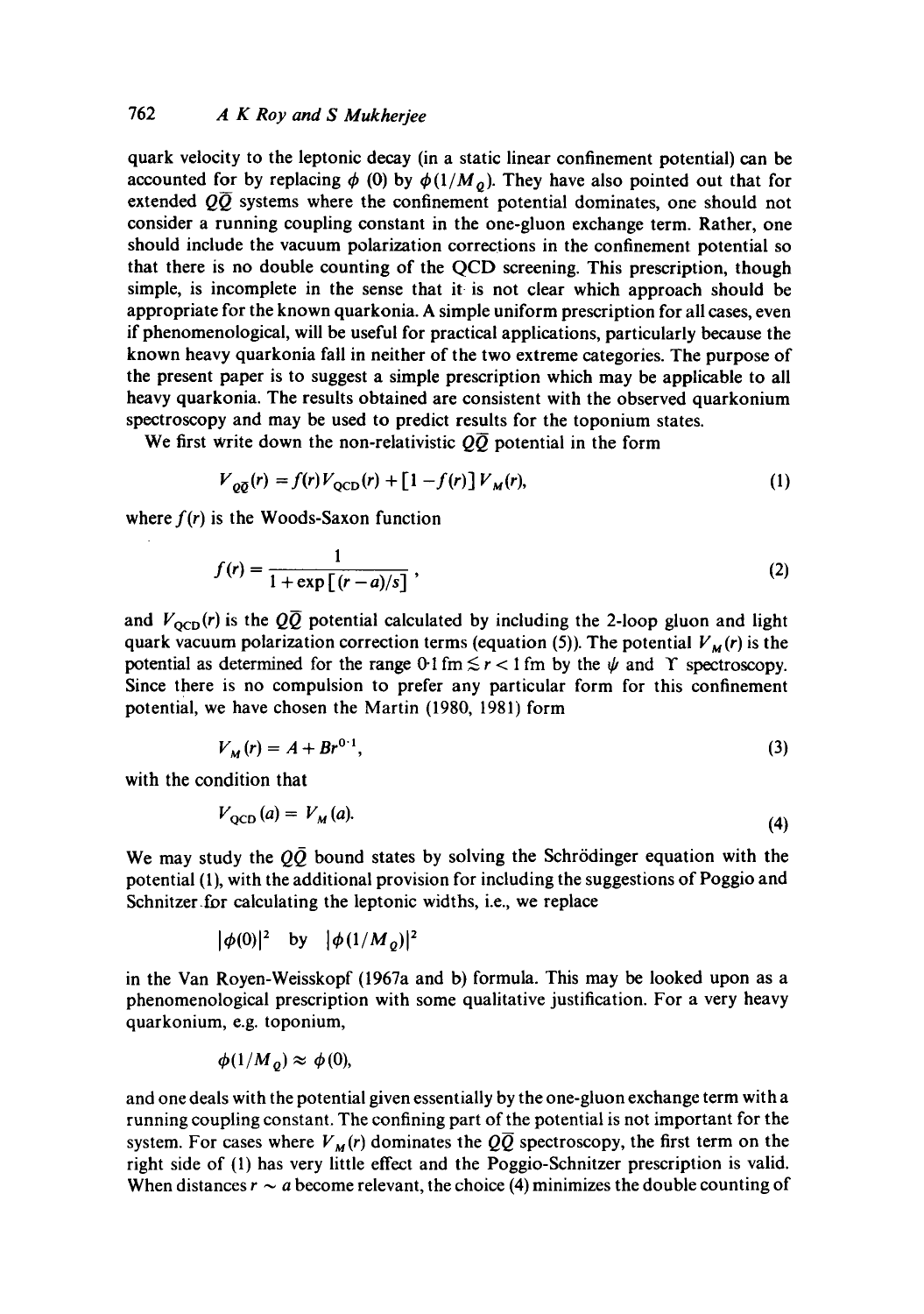screening, if any. An interpolation is now possible for cases where both the short range and the confining terms are important. We have shown in this paper that such an interpolation is possible and indeed consistent with the experimental results. The remarkable success of the Poggio-Sehnitzer prescription for light vector and pseudoscalar mesons, as has been shown by Krasemann (1980), fits with this scheme. The choice of the particular form for the potential (1) is motivated by another consideration. It gives a simple parametrization suitable for studying the details of the cross-over region. The parameters a and s may be used to fix roughly the position and the extension of the cross-over region. These parameters will also be helpful to fit the finehyperfine splittings of the  $\overline{OQ}$  system, which will be discussed elsewhere.

The presentation of the paper is as follows. In the next section, we discuss the  $\overline{O\overline{O}}$ potential and use it to study the spectroscopy of the  $c\bar{c}$  and  $b\bar{b}$  systems. The predictions for the  $t\bar{t}$  system for a range of M, values, suggested by the recent jet events (Arnison *et al* 1984), are also presented. In § 3, we consider the leptonic widths as well as rates for some other decay modes. We have considered, in particular, the contribution of the  $Z^{\circ}$ exchange for toponium decay. For the excited states, we have made use of some general properties of Schr6dinger equation to calculate the Poggio-Schnitzer correction factors. This can be done for heavy quarkonia, without referring to any potential explicitly, once we know the correction factor for the IS state. Our conclusions are summarized in the last section.

### **2. The QC~ potential**

The extensive work on the  $c\bar{c}$  and  $b\bar{b}$  spectroscopy have succeeded in determining uniquely the  $Q\overline{Q}$  static potential within the range 0-1 fm  $\leq r \leq 1$  fm. In fact, the different potentials (Applequist *et al* 1975; Buchmiiller *et al* 1980; Eichen *et al* 1975; Levine and Tomozawa 1979; Quigg and Rosner 1979; Richardson 1979; Stanley and Robson 1980) that fit the data reasonably well all agree within this range. Since distances much larger than 1 fm will not be relevant for the problems under consideration, we have chosen Martin's form (1980, 1981) for the potential  $V_M(r)$ . For small distances, the  $\overline{QQ}$  potential should be given accurately by the one-gluon exchange term with a running coupling constant. This potential upto 2-loop corrections has been considered by a number of authors (Buras *et al* 1977; Buras 1980; Billoire 1980; Fischler 1977). The potential may be written as

$$
V_{\text{QCD}}(r) = -\frac{4\pi C_2(R)}{b_0 r \ln\left(\frac{1}{\Lambda_{\text{MS}}^2 r^2}\right)} \times \left[1 + \left(2\gamma_E + \frac{c}{b_0}\right) \frac{1}{\ln\left(\frac{1}{\Lambda_{\text{MS}}^2 r^2}\right)} - \frac{b_1 \ln \ln\left(\frac{1}{\Lambda_{\text{MS}}^2 r^2}\right)}{b_0^2 \ln^2\left(\frac{1}{\Lambda_{\text{MS}}^2 r^2}\right)}\right] \tag{5}
$$

where  $\gamma_E$  is the Euler constant and

$$
b_0 = \frac{11}{3} C_2(G) - \frac{2}{3} N_f \tag{6}
$$

$$
b_1 = \frac{34}{3} \left[ C_2(G) \right]^2 - \frac{10}{3} C_2(G) N_f - 2C_2(R) N_f \tag{7}
$$

$$
c = \frac{31}{9}C_2(G) - \frac{10}{9}N_f. \tag{8}
$$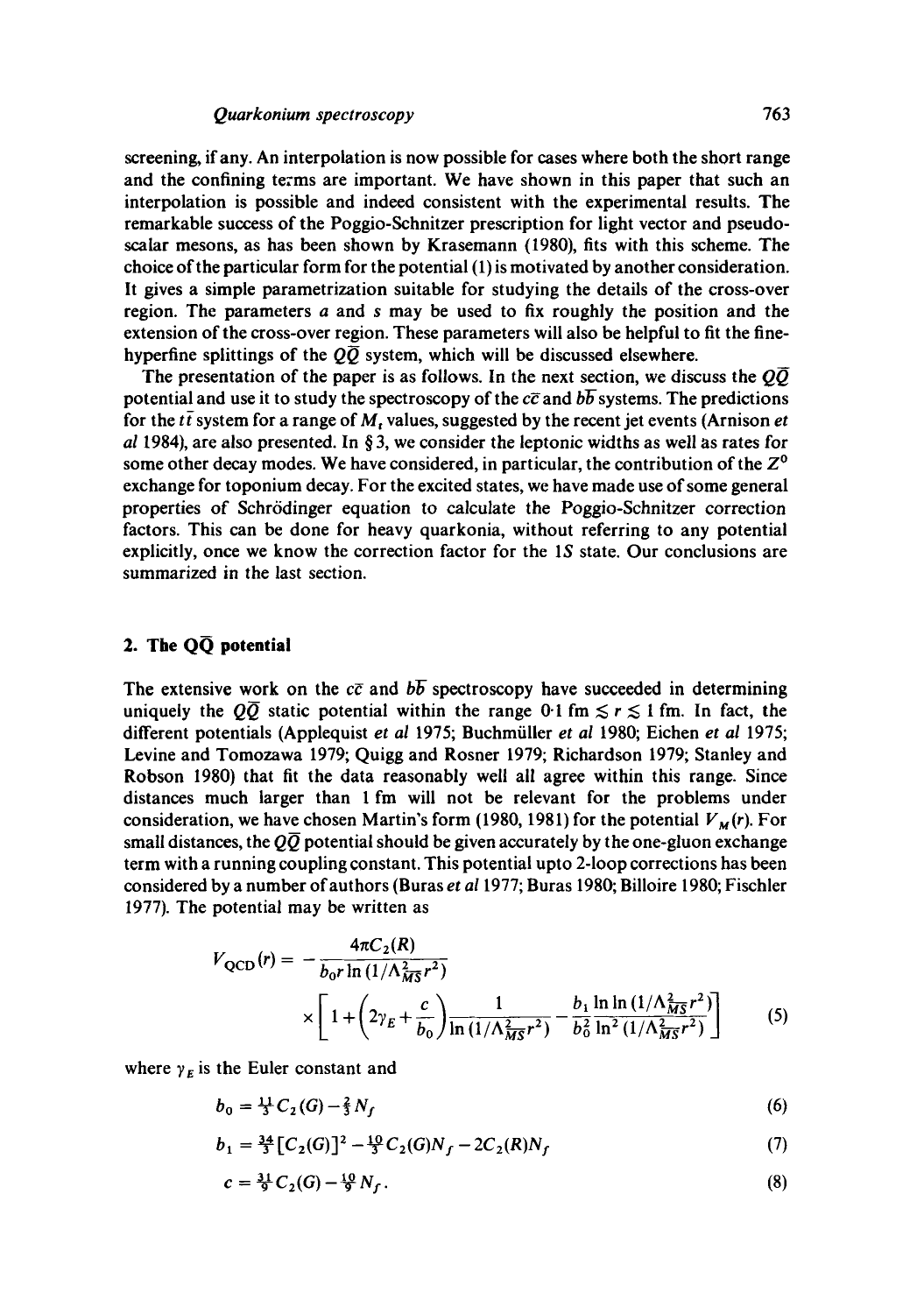In above,  $C_2(R)$  and  $C_2(G)$  are the invariant quadratic casimir operators, which for  $SU<sub>c</sub>(3)$  equal 4/3 and 3 respectively. N<sub>f</sub> gives the number of quark flavours relevant for the problem, which we choose to be equal to 4. In the standard *MS* scheme, it is customary to choose  $N_f$  as the number of quark flavours with mass  $\leq \mu$ , where  $\mu$  is the renormalization mass. The QCD scale parameter  $\Lambda_{\overline{MS}}$  has been chosen as equal to 200 MeV.

We combine the potential  $V_{\text{OCD}}(r)$  with the large distance potential  $V_M(r)$  as in (1) so that the condition (4) is satisfied. This gives, with  $r$  in fm,

$$
A = -7.392, \quad B = 8.080 \tag{9}
$$

and  $a = 0.072325$  fm. Because of our choice of (1) and (4), the results will show only a very weak dependence on the parameter s which gives the scale of the crossover region. We have chosen  $s = 0.01$  fm. The combination (1) will ensure that the potential is given by one of the two terms in their respective domains and the potential in the crossover region is a smooth interpolation between them. Combinations of potentials have already been considered by some authors (Bhanot and Rudaz 1978; Deo and Batik 1983). We have followed in particular that of Igi and Hikasa (1983) with some modification.

We have solved the Schrödinger equation numerically with the potential (1) and the energy levels for the  $c\bar{c}$  and  $b\bar{b}$  systems are shown in table 1. We have chosen  $M_b = 4.837$  GeV and  $M_c = 1.44$  GeV. The experimental results are also shown. The general agreement of our results with the experimental results is better than those obtained with other potentials considered in this connection.

In table 2, we have presented the results for some toponium levels with  $M_t$  ranging from 30 GeV to 50 GeV as suggested by the recent UA1 experiments (Arnison *et al*  1984). The variation of the binding energy of any level with  $M_t$  is found to be almost linear. The levels are, however, still not coulombic. It is, therefore, essential that one should consider the perturbative QCD potential like (1) and not just a coulomb-like potential while studying the toponium system. Since the root mean square radius *R,*  given by  $R^2 = \langle 1S|r^2|1S\rangle$ , is about 0.07 fm for  $M<sub>t</sub> \sim 40$  GeV, we can probe the potential in the true perturbative region. The higher excited states depend also on the long range part of the potential.

| <b>State</b> | Mass of $b\overline{b}$ system<br>(GeV) |            | Mass of $c\bar{c}$ system<br>(GeV) |            |  |
|--------------|-----------------------------------------|------------|------------------------------------|------------|--|
|              | Experimental                            | Calculated | Experimental                       | Calculated |  |
| 1S           | 9.460                                   | 9.461      | 3.097                              | 3.098      |  |
| 25           | 10023                                   | 10038      | 3.686                              | 3.708      |  |
| 3S           | 10.355                                  | 10.374     | 4030                               | 4.063      |  |
| 45           | 10-575                                  | 10.615     | 4415                               | 4319       |  |
| 1P           | $*9.882$                                | 9.882      | *3.549                             | 3.539      |  |
| 2P           | $*10-261$                               | 10.265     |                                    | 3.945      |  |
| 1D           |                                         | 10154      |                                    | 3.828      |  |
| 2D           |                                         | 10445      |                                    | 4135       |  |

**Table 1.** Some  $b\overline{b}$  and  $c\overline{c}$  energy levels calculated with potential (1). The levels marked with **an asterisk indicate the** centre of gravity values.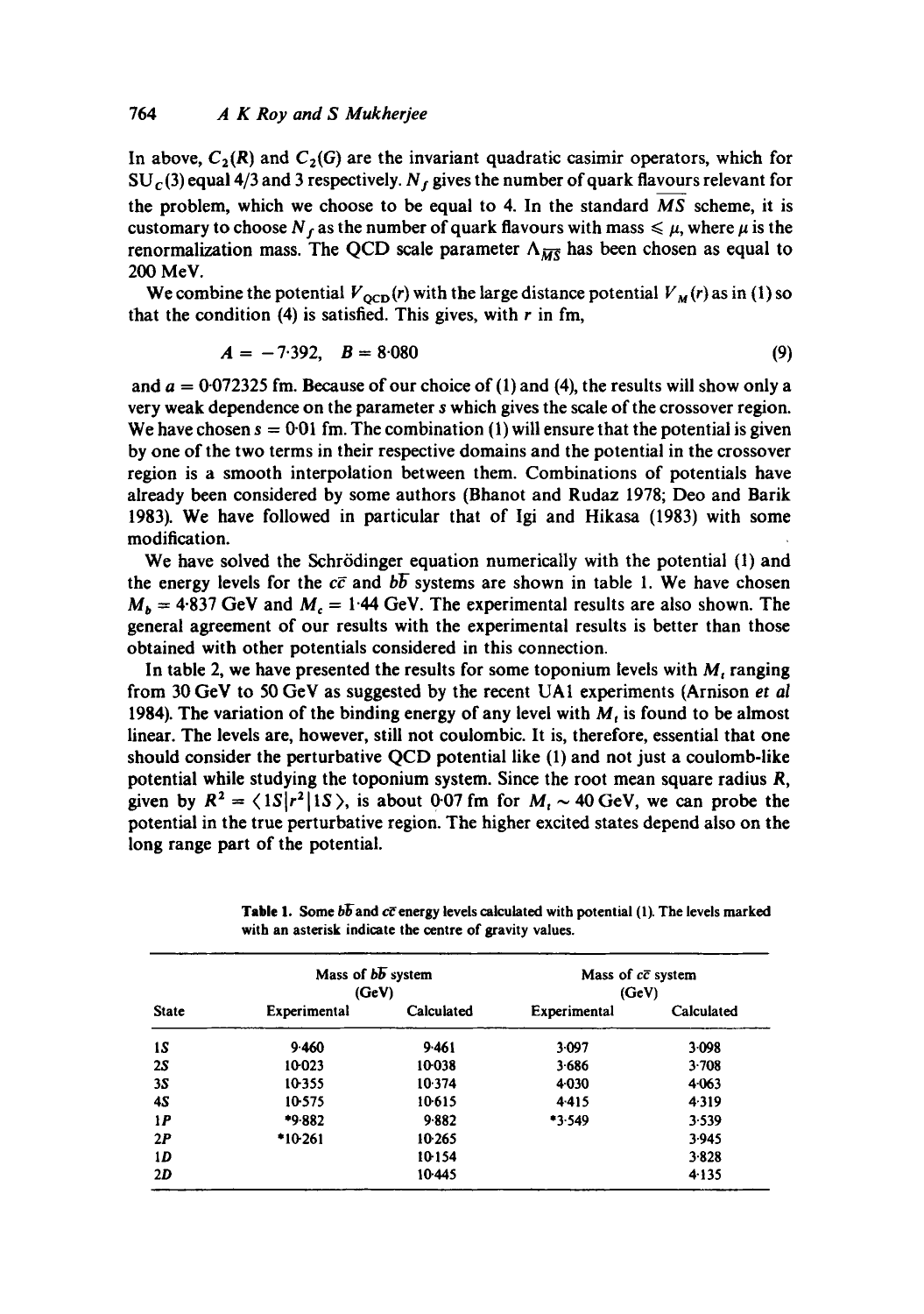| Mass of             |        |        | Toponium mass (GeV) |        |
|---------------------|--------|--------|---------------------|--------|
| $t$ -quark<br>(GeV) | 1S     | 2S     | 1 P                 | 2P     |
| 30                  | 59.115 | 59.686 | 59.572              | 59.924 |
| 35                  | 69.047 | 69.627 | 69.520              | 69.870 |
| 40                  | 78.985 | 79.575 | 79.475              | 79.823 |
| 45                  | 88.926 | 89.528 | 89.435              | 89.781 |
| 50                  | 98.871 | 99.487 | 99.400              | 99.744 |

**Table** 2. Some toponium levels for different t-quark mass.

It may be useful to compare our results with those obtained with Richardson (1979) potential and the logarithmic potential  $V(r) = A \ln (R/R_0)$ , considered by Quigg and Rosner (1979). The difference in energies,  $E(2S) - E(1S)$ , in the three cases are 590, 630 and 560 MeV respectively for  $M_t = 40$  GeV and 616, 645 and 560 MeV respectively if  $M_t = 50$  GeV.

For the tb-system, one gets the following results. For  $M_t = 40$  GeV and  $M_b$  $= 4.837$  GeV, the binding energy for 1S and 2S states of tb system will be  $-0.416$  GeV and 0.150 GeV respectively.

The El transition rates of the quarkonia are given by

$$
\Gamma(n^3 P_j \to \gamma + n'^3 S_1) = \frac{4}{9} \alpha Q_q^2 \omega^3 \left( \int_0^\infty R_{n0} R_{n'1} r^3 dr \right)^2, \tag{10}
$$

$$
\Gamma(n^3 S_1 \to \gamma + n^3 P_j) = \frac{4}{3} \frac{2j+1}{9} \alpha Q_q^2 \omega^3 \left( \int_0^\infty R_{n0} R_{n'1} r^3 dr \right)^2, \tag{11}
$$

where  $\omega$  is the photon energy, given by

$$
\omega = \frac{M^2(v_1) - M^2(v_2)}{2M(v_1)}, \quad M(v_1) > M(v_2). \tag{12}
$$

In calculating the E1 transition rates, we have used the experimental values of the photon energy, as we have not considered the fine structure interactions. The results are shown in table 3.

It is already known that the  $\psi' \rightarrow \gamma + \chi$  rate is suppressed by a factor of 2-3 in comparison with non-relativistic estimates. A number of factors help in restoring the agreement with the experimental results. First, relativistic effects can affect the dipole matrix element significantly. The overlap integral  $\langle 1P|r|2S\rangle$  may be particularly sensitive to the relativistic corrections, as it is the sum of two contributions of opposite signs due to the presence of a node in the 2S wavefunctions. A shift in the wavefunction caused by the relativistic corrections serves to reduce the value of the matrix element. This alone is, however, not enough. One should also consider the coupled channel effects for  $\psi'$ , which also reduce the overlap between the two states (Eichten *et al* 1978, 1980). Our results for the transition rate for  $\psi' \rightarrow \gamma + \chi$  agree with other nonrelativistic calculations. For the upsilon system the relativistic effects are less important and we get fairly good agreements with the experimental results. Thus  $\Gamma(\Upsilon' \rightarrow \gamma + \chi_{bi}) = 4.9 \pm 1.8$  keV, experimentally, whereas we get the value 4.38 keV. l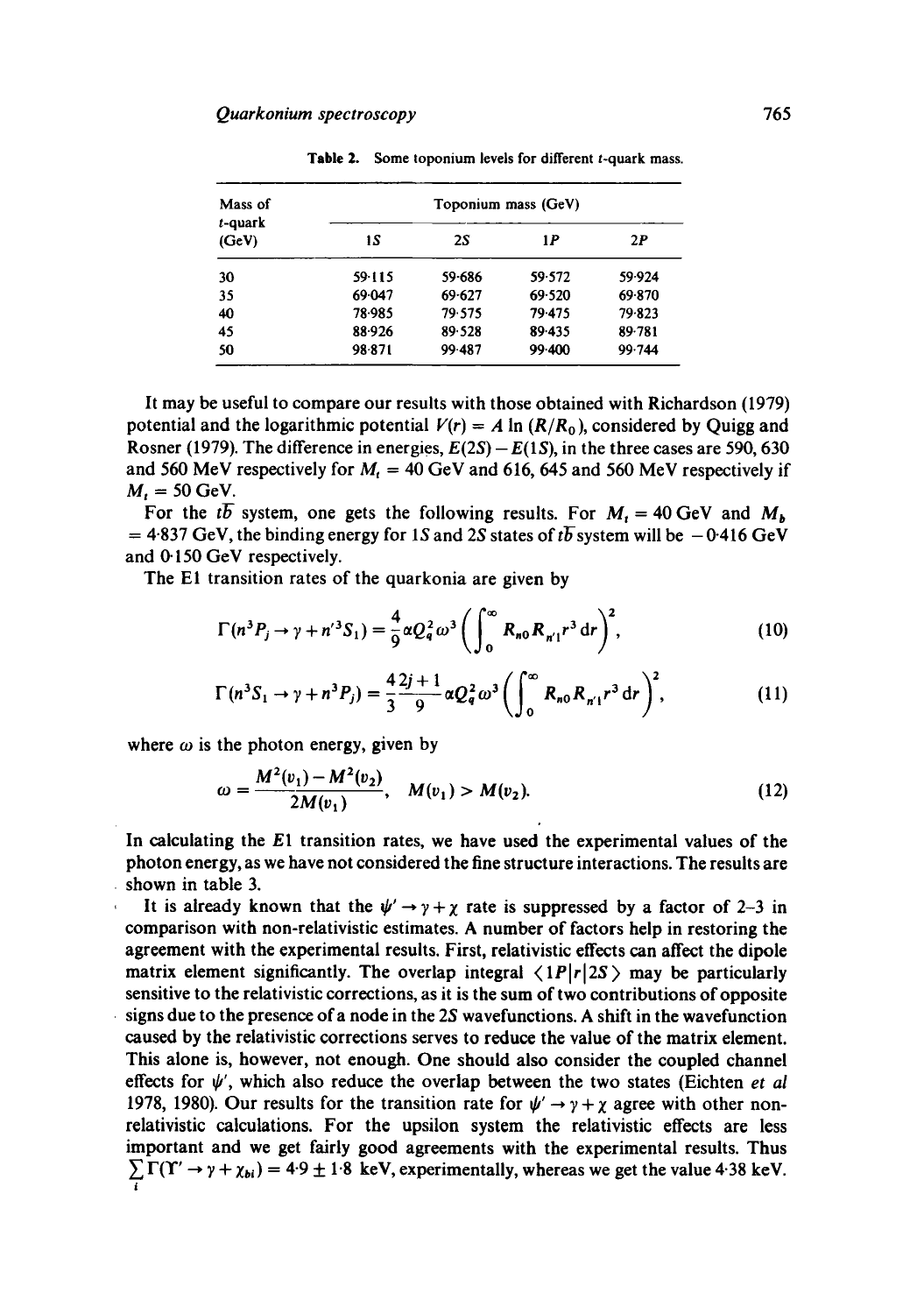|                                     |            | $b\overline{b}$ system    | $c\bar{c}$ system |                           |  |
|-------------------------------------|------------|---------------------------|-------------------|---------------------------|--|
| Transition                          | ω<br>(MeV) | Transition<br>width (keV) | ω<br>(MeV)        | Transition<br>width (keV) |  |
| $1^3P_0 \rightarrow 1^3S_1$         | 404.4      | 32.434                    | 303.2             | 176.470                   |  |
| $1^3P_1 \rightarrow 1^3S_1$         | $425 - 4$  | $37 - 783$                | $388 - 7$         | 371-283                   |  |
| $1^3P_2 \rightarrow 1^3S_1$         | 444.6      | 43.131                    | $429 - 4$         | 500 945                   |  |
| $2^3S_1 \rightarrow 1^3P_0$         | 148.9      | 0.927                     | 2610              | 62.736                    |  |
| $2^3S_1 \rightarrow 1^3P_1$         | 127.2      | 1.770                     | $171-8$           | 53.924                    |  |
| $2^3S_1 \rightarrow 1^3P_2$         | $107-4$    | 1.686                     | $127 - 7$         | 37.006                    |  |
| $2^3P_0 \rightarrow 1^3S_1$         | 743.8      | 5.638                     |                   |                           |  |
| $2^3P_1 \rightarrow 1^3S_1$         | 763.3      | 6.092                     |                   |                           |  |
| $2^3P_2 \rightarrow 1^3S_1$         | 779.0      | 6.477                     |                   |                           |  |
| $2^3P_0 \rightarrow 2^3S_1$         | $207 - 8$  | 13.133                    |                   |                           |  |
| $2^3P_1 \rightarrow 2^3S_1$         | $228 - 4$  | 17.365                    |                   |                           |  |
| $2^{3}P_{2} \rightarrow 2^{3}S_{1}$ | $245-0$    | 21.451                    |                   |                           |  |

Table 3. El transition rates for  $b\overline{b}$  and  $c\overline{c}$  systems. Experimental values of  $\omega$  are used in the calculations.

Table 4. Leptonic decay widths with and without Poggio-Schnitzer (PS) correction for  $b\overline{b}$ and  $c\bar{c}$  systems.

| <b>State</b>        | $ \psi(0) ^2$<br>(GeV <sup>3</sup> ) | Experimental<br>(keV) | Uncorrected<br>(keV) | PS<br>corrected<br>(keV) |
|---------------------|--------------------------------------|-----------------------|----------------------|--------------------------|
| $\Upsilon$ (9.460)  | 4.714                                | $1.100 + 0.120$       | $1 - 247$            | 0.995                    |
| $\Upsilon(10023)$   | 2.602                                | $0.507 + 0.051$       | 0611                 | 0.466                    |
| $\Upsilon$ (10.355) | 1.857                                | $0.362 + 0.050$       | 0.408                | 0.304                    |
| $\Upsilon$ (10.575) | 1.466                                | $0.240 + 0.053$       | 0.308                | 0.225                    |
| $\psi$ (3.097)      | 0.743                                | $4.600 + 0.390$       | 7.332                | 4.847                    |
| $\psi$ (3.686)      | $0-413$                              | $2.050 \pm 0.210$     | 2.845                | 1.601                    |
| $\psi$ (4.030)      | 0.296                                | $0.750 + 0.100$       | 1.697                | 0.868                    |
| $\psi$ (4.415)      | 0.241                                | $0.490 + 0.130$       | 1.224                | 0.583                    |

### **3. The decay widths**

While calculating the leptonic decay widths of the quarkonia we apply the Poggio-Schnitzer (PS) correction to the Van Royen-Weisskopf relation:

$$
\Gamma(v \to e^+e^-) = \frac{4\alpha^2 Q_q^2}{M_{q\bar{q}}^2} |\phi(0)|^2,
$$
\n(13)

where  $Q_{q}$  is the quark charge and  $M_{q\bar{q}}$  is the mass of the quarkonium  $q\bar{q}$ . The uncorrected and the corrected values of the leptonic widths for  $\psi$  and  $\Upsilon$  families are shown in table 4. It is seen that the PS correction factor is about 0-6 to 0.7 for the  $b\overline{b}$  and  $c\overline{c}$ systems and leads to better agreement with the experimental results. In calculating the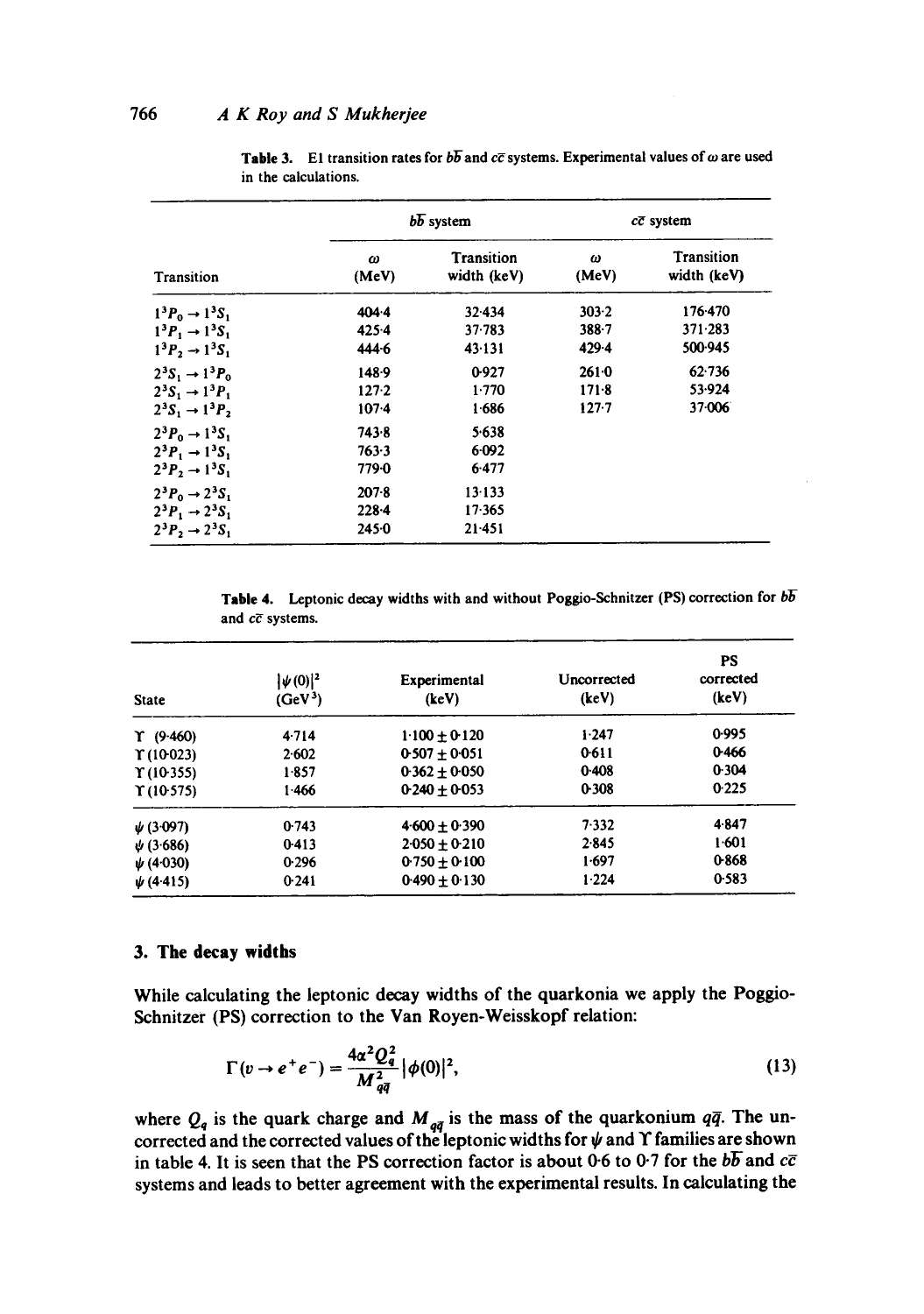correction factors for the excited levels, we make use of some general features of the Schrödinger's equation. We first show that once the correction factor is known for the IS state, we may calculate very easily the correction factors for all *nS* states of a heavy quarkonium.

Suppose  $R_1(r)$  is the 1*S* state and  $R_n(r)$  is the *nS* state of a heavy quarkonium. We define

$$
K_n(r) = R_n(r)/R_1(r). \tag{14}
$$

It is now easy to check that  $K_n(r)$  satisfies the equation

$$
K_n''(r) + \left(\frac{2}{r} + \frac{2R_1'}{R_1}\right)K_n'(r) + \alpha_n K_n(r) = 0,
$$
\n(15)

where primes denote differentiation w.r.t. r and

$$
\alpha_n = \frac{2\mu}{\hbar^2} (E_n - E_1). \tag{16}
$$

Equation (15) is very convenient for studying the small distance behaviour of the excited states. Note that the equation does not involve the potential  $V(r)$  explicitly and will, therefore, be useful for potentials singular at the origin. For a small *r,* we may neglect  $R'(r)/R(r)$  and obtain the solution

$$
K_n(r) = K(0) \frac{\sin \sqrt{\alpha_n} r}{\sqrt{\alpha_n} r}.
$$
 (17)

Hence, if  $1/M_q$  is sufficiently small so that the above approximation is good, we have

$$
\left|\frac{\phi_{nS}(1/M_q)}{\phi_{nS}(0)}\right|^2 = \frac{\hbar^2 M_q^2 \sin^2\left(\left[2\mu(E_n - E_1)\right]^{1/2}/M_q \hbar\right)}{2\mu(E_n - E_1)} \left|\frac{\phi_{1S}(1/M_q)}{\phi_{1S}(0)}\right|^2. \tag{18}
$$

The left side of (18) gives the Poggio-Schnitzer correction factor. Equation (15) may be useful in many applications. It may be noted that (17) is again a good solution near the maximum of the IS wavefunction.

To see if the above approximation is applicable to the  $Q\bar{Q}$  states, we have compared the exact numerical values of  $\phi_{nS}(1/M_q)/\phi_{nS}(0)$  for the  $c\bar{c}$  and  $b\bar{b}$  states with those predicted by the relation (18). Our conclusion is that the Poggio-Schnitzer correction factors can be calculated easily by the relation (18) for the  $\psi$  and  $\Upsilon$  families and also for heavier quarkonia. The calculated leptonic widths are consistent with the experimental results.

It may be pointed out that the relative Poggio-Schnitzer correction factors depend on the product of the mass of the quark  $M_q = 2\mu$  and the level spacings  $\Delta E$  and are insensitive to details of the potential. However, since  $\Delta E$  is fixed, a different PS factor can result only if  $M_q$  is chosen differently. This shows that the relative PS correction factor should be almost the same in all potential models which fit the observed quarkonia masses.

The annihilation of the toponium, because of its predicted mass  $\sim 80$  GeV, presents a case where an interesting interplay of weak, electromagnetic and strong interactions is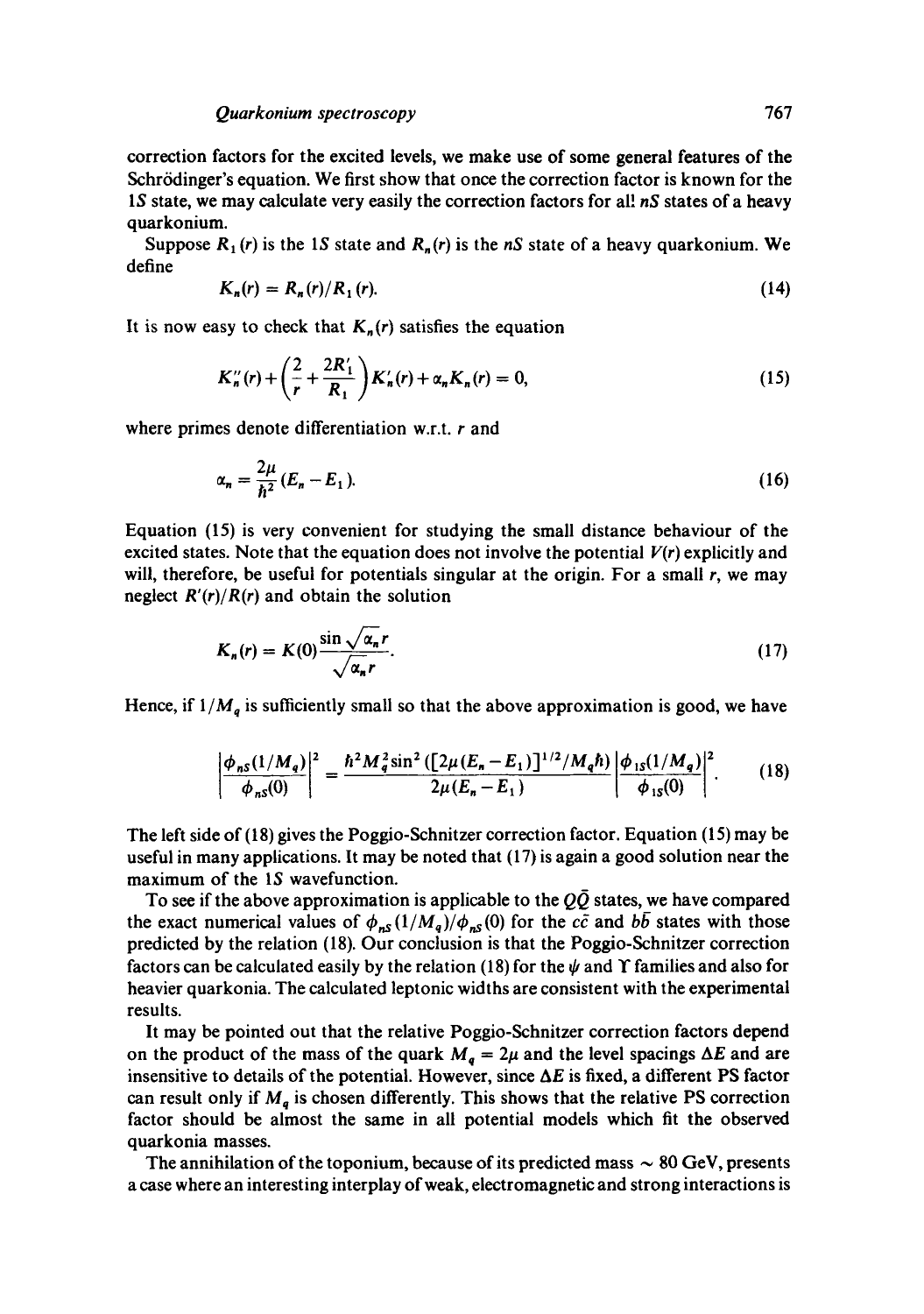## 768 *A K Roy and S Mukherjee*

expected. In the calculation for a decay of the  ${}^{3}S_{1}$  state, one should in general consider (i) the photon and the  $Z^0$  exchange in the S-channel and the W exchange in the tchannel, (ii) the single quark weak decays of  $t$ , (iii) the three-gluon annihilation term and (iv) also the two-gluon plus photon term. For a toponium mass close to  $Z<sup>0</sup>$  mass, the neutral current decays dominate over strong and electromagnetic decays. For decays to lepton pairs, we need consider the interference of two amplitudes corresponding to the annihilation through (a) a virtual photon and (b) through a virtual  $Z<sup>0</sup>$ . In the standard Salam-Weinberg model the contribution (b) can be obtained by noting that the weak neutral quark current is given by

$$
J_{\mu}^{0} = \frac{1}{2} \sum_{i} (\alpha_{i} \overline{q}_{i} \gamma_{\mu} q_{i} + \beta_{i} \overline{q}_{i} \gamma_{\mu} \gamma_{5} q_{i}),
$$
 (19)

where *i* indicates the flavour. The vector and the axial vector coupling constants are given by

$$
\alpha_i = 1 - \frac{8}{3}\sin^2\theta_w, \quad \beta_i = 1 \qquad \text{for} \quad i = u, c, t \tag{20}
$$

and

$$
\alpha_i = -1 + \frac{4}{3}\sin^2\theta_w, \quad \beta_i = -1 \quad \text{for} \quad i = d, S, b. \tag{21}
$$

For an electron,  $\alpha_e = 4 \sin^2 \theta_w - 1$  and  $\beta_e = -1$ . Since only the vector part of the neutral current couples to the  ${}^{3}S_1$  state, the interference between the two amplitudes depends only on the vector coupling constant  $\alpha_t$ . We can write down the total leptonic decay width of the toponium state, including the  $Z<sup>0</sup>$  contribution (Khoze and Shifman 1983), as

$$
\Gamma_{\text{total}}(T \to e^+e^-) = \Gamma_{\text{y}}(T \to e^+e^-) \left[ 1 - \frac{2\alpha_e \alpha_t}{Q_t} y + \frac{(\alpha_e^2 + \beta_e^2)\alpha_t^2}{Q_t^2} y^2 \right],\tag{22}
$$

where  $Q_t$  is the charge of the t-quark,  $\Gamma$ <sub>y</sub> is the pure electromagnetic leptonic decay width and

$$
y = \frac{\sqrt{2} G_F}{16 \pi \alpha} / (M_z^{-2} - M(t\bar{t})^{-2}).
$$
\n(23)

We have shown in table 5 the electromagnetic as well as the total leptonic decay widths of the  $t\bar{t}$  system for a range of  $M_t$  values. The contribution of the  $Z^0$  exchange term is

Table 5. Leptonic decay width of toponium states (e.m. and total) for various  $M_t$ .

| Mass of<br>t-quark<br>(GeV) |                               | 15    |        |                               | 25    |       |
|-----------------------------|-------------------------------|-------|--------|-------------------------------|-------|-------|
|                             | Leptonic decay<br>width (keV) |       |        | Leptonic decay<br>width (keV) |       |       |
|                             | $ \psi(0) ^2$<br>$(GeV^3)$    | e.m.  | Total  | $ \psi(0) ^2$<br>$(GeV^3)$    | e.m.  | Total |
| 30                          | 136.99                        | 3.712 | 3.707  | 63.72                         | 1.694 | 1.693 |
| 35                          | 194.02                        | 3.854 | 3.969  | 85.78                         | 1.675 | 1.732 |
| 40                          | 264 73                        | 4018  | 4898   | 110.93                        | 1.659 | 2.070 |
| 45                          | 350.52                        | 4.197 | 19.116 | 138.97                        | 1.642 | 9.396 |
| 50                          | 452.67                        | 4.385 | 31.363 | 169.69                        | 1.624 | 9.701 |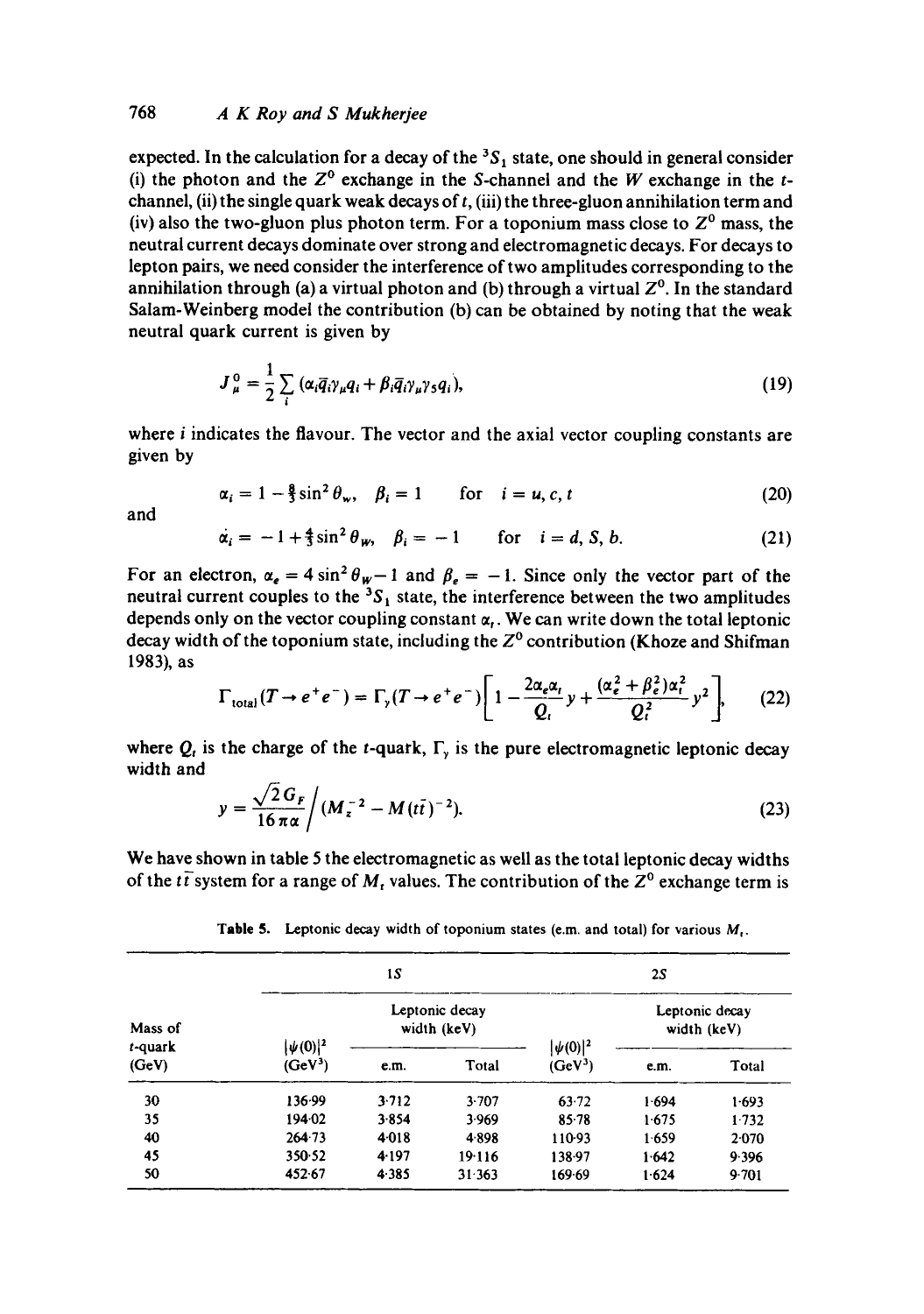negligible for  $\psi$  and  $\Upsilon$  states, but dominates the leptonic decay widths for the toponium states, if M, lies in the range suggested by the UA1 collaboration (Arnison *et aI* 1984). Equation (22), however, should not be applied down to the  $Z^0$ -pole. It has been pointed out by Gusken *et al* (1985) that if the difference between the toponium and  $Z^0$  masses and the width of  $Z^0$  are of comparable magnitude, the situation changes and one may even expect a dip in the resonance excitation cross-section for  $M(t\bar{t}) = M_z$ . However, for  $M(t\bar{t}) \geq M_z + \Gamma_z$ , the line shape will resemble that obtained by the incoherent sum, given by (22) although there may be some distortion. However, the possibility remains that some excited states closer to the  $Z^0$ -boson pole may have a larger leptonic width than the ground state. It may be noted that the rates for decays into three gluons or two gluons and a photon are small and almost mass independent and are, therefore, difficult to observe against the enhanced rates for electro-weak decay.

In table 6, we have tabulated the decay widths of toponium to lighter quarkantiquark systems,  $T \rightarrow q\bar{q}$ . This is given by

$$
\Gamma(T \to q\overline{q}) = 3\,\Gamma_{\gamma}\,(T \to e^+e^-) \left[Q_q^2 - \frac{2\alpha_{\rm r}\alpha_{\rm q}Q_{\rm q}}{Q_{\rm r}}\,y + \frac{(\alpha_{\rm q}^2 + \beta_{\rm q}^2)\,y^2}{Q_{\rm r}^2}\right],\tag{24}
$$

where  $Q_q$  is the charge of the quark q and  $\alpha_q$  and  $\beta_q$  are as given in (20) and (21).

### **4. Discussion**

We have shown that a simple short-range QCD potential matched to a Martin type power potential gives results in agreement with the experimental values for a wide range of physical processes. The Poggio-Schnitzer correction is included while calculating the decay amplitudes of the bound states by assuming that the  $Q\overline{Q}$  annihilate at an average distance  $r \sim 1/M_o$ , which gives the relativistic size of the quark. The correction is, of course, negligible for very heavy quarkonia. Our aim has been to determine a theoretically motivated potential satisfying the constraints imposed by the available experimental results. Even though the large distance behaviour of the potential is not known, it is interesting to see that a static non-relativistic potential is capable of describing fairly accurately the general features of the  $Q\overline{Q}$  spectroscopy.

It may be useful to study how the calculated results change as the parameters of the potential (1) are varied. We first consider the QCD scale parameter  $\Lambda_{\overline{MS}}$  which has been chosen to be equal to 0.2 GeV. If we choose instead  $\Lambda_{\overline{MS}} = 0.15$  GeV and leave the

**Table 6.** *tf* decay width to low mass  $q\bar{q}$  for various  $M_r$ .

| Mass of             | tt decay width to | $u\bar{u}$ (keV) | $t\bar{t}$ decay width to<br>$d\bar{d}$ (keV) |         |
|---------------------|-------------------|------------------|-----------------------------------------------|---------|
| $t$ -quark<br>(GeV) | ıs                | <b>2S</b>        | 15                                            | 2S      |
| 30                  | 7.754             | 3.609            | 4.512                                         | 2.145   |
| 35                  | 13.207            | 5.982            | 11.049                                        | 5.103   |
| 40                  | 37.100            | 16.660           | 40.883                                        | 18.580  |
| 45                  | 390.420           | 199 130          | 492.120                                       | 252.000 |
| 50                  | 569.410           | 169.120          | 733.760                                       | 217.710 |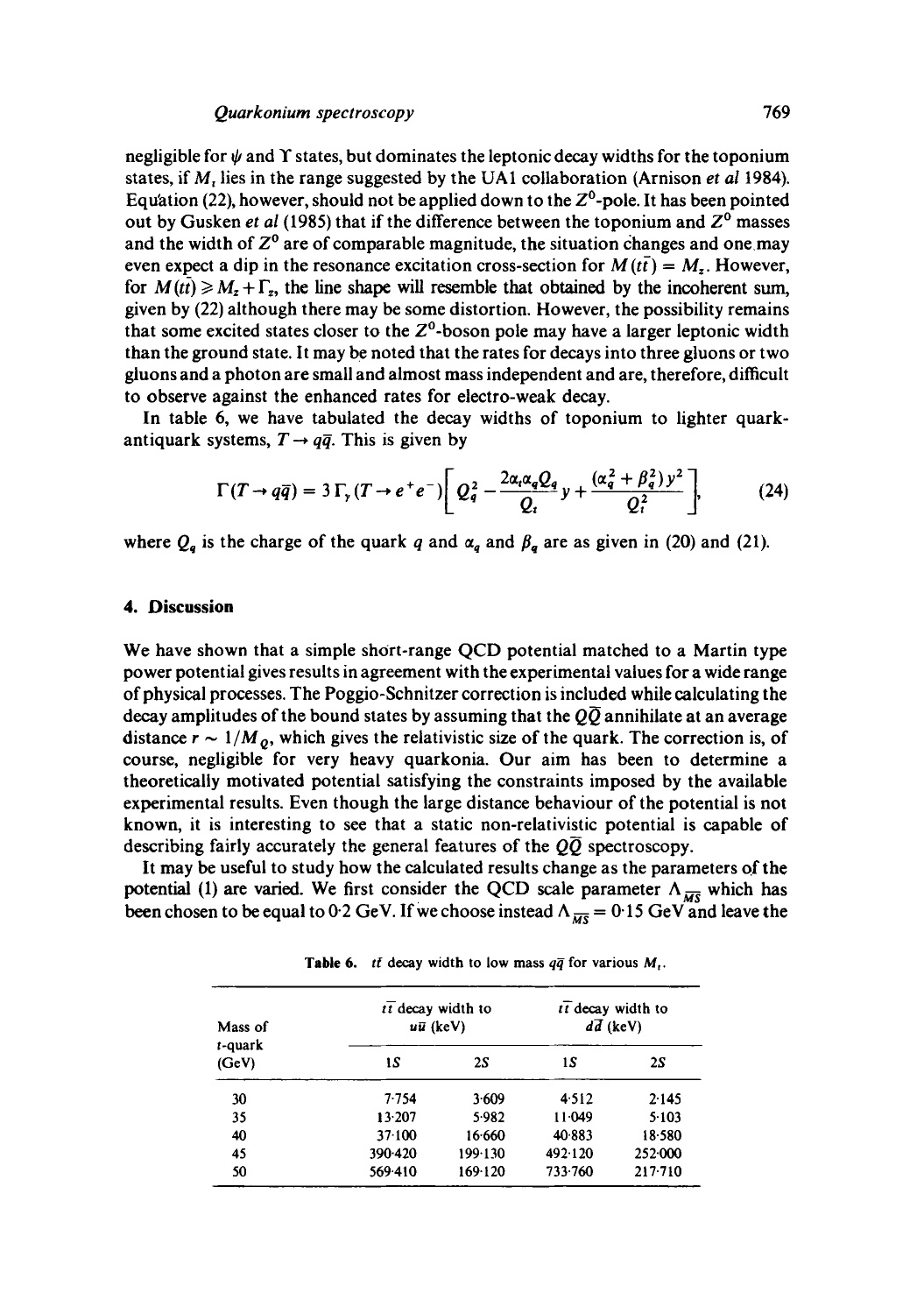other parameters unchanged (thus failing to satisfy the condition (4)), we get results which are qualitatively worse, particularly for the ground state. As expected, the higher states show a weaker dependence on  $\Lambda_{\overline{MS}}$ . Thus, the B.E. for the 1S state with  $\Lambda_{\overline{MS}}$  $= 0.2$  GeV and 0.15 GeV are  $-0.213$  GeV and  $-0.204$  GeV respectively. The leptonic decay widths of *nS* states decrease by about 10% as  $\Lambda_{\overline{MS}}$  is decreased from 0.2 GeV to 0-i5 GeV.

Another parameter to consider here is s, which describes the scale of the crossover region. Our conclusion is that the quarkonia data favour a sharp crossover, i.e., a small value of  $s \sim 0.01$  fm. We have shown in figure 1 the potentials  $V_{\text{OCD}}(r)$ ,  $V_M(r)$  and the total  $V_T(r)$  with an inset which shows the nature of the cross-over on a magnified scale. It may be pointed out that the parameters of the potential may need minor adjustments when relativistic effects are considered. The gross features of the potential shown in figure 1, however, are unlikely to be altered. We shall consider the fine-hyperfine splittings of the  $Q\overline{Q}$  system elsewhere. The success of the non-relativistic potential may be looked upon as an evidence in favour of QCD. This will be tested further in the near



**Figure 1.** The potentials  $V_{\text{QCD}}(r)$ ,  $V_M(r)$  and the total potential  $V_T(r)$  as given by equation (1), are plotted against r. The units are Gev-fm. The inset shows the crossover region on a magnified scale.